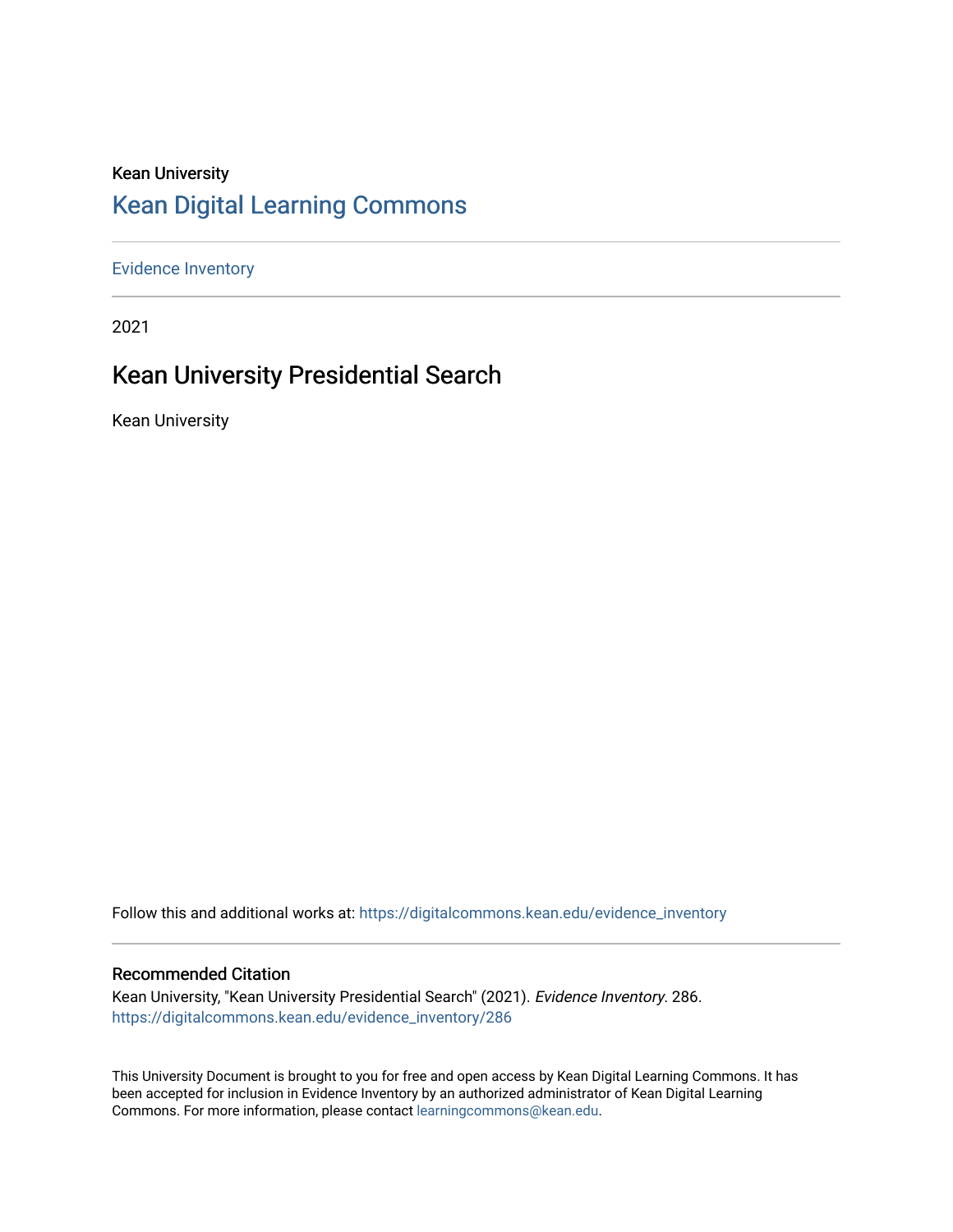#### Kean University Presidential Search

#### Abstract

Announcement of Presidential Search Committee

#### Keywords

President, search, Standard VII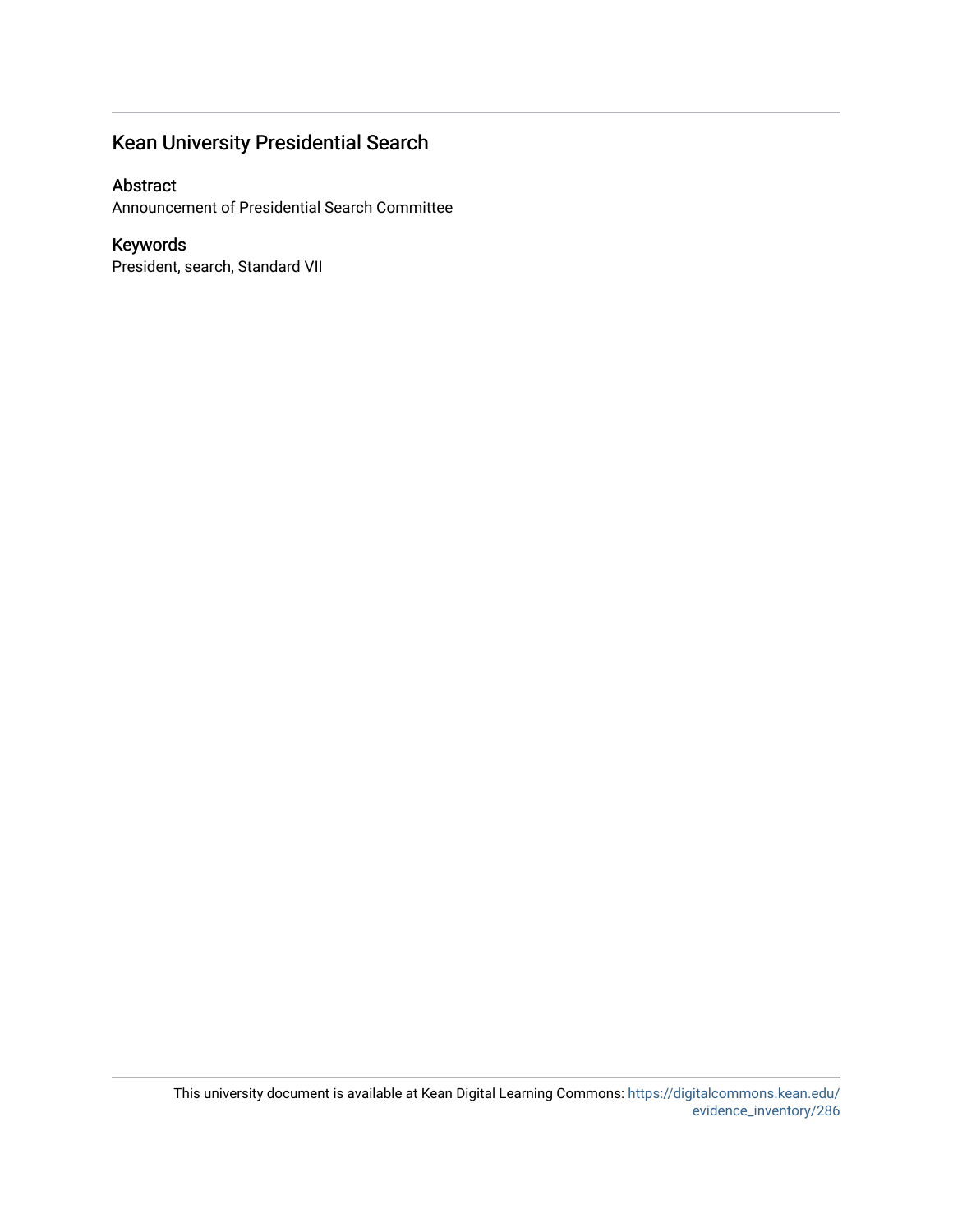

# Return to Campus

A mask mandate is currently in place on campus. Learn more about the University's health and safety protocols to help protect the campus community from COVID-19 and reduce the spread of the virus.

# Kean University Announces Firm for Presidential Search

**Sep 16, 2019**



Board chair names Presidential Search Committee members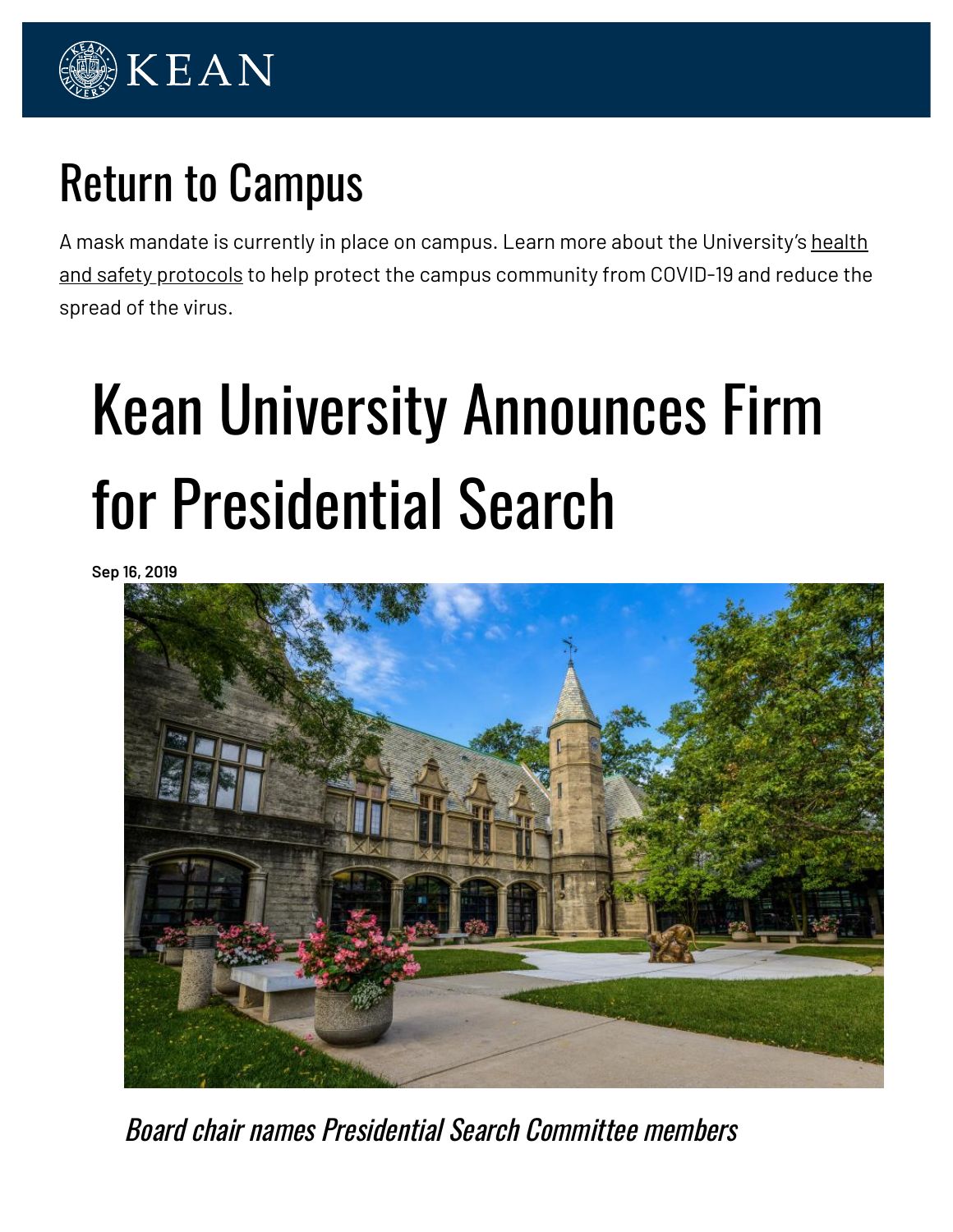The Kean University Board of Trustees today selected Storbeck/Pimentel & Associates (SPA) to lead the search for the University's next president following the recent announcement by President Dawood Farahi, Ph.D., that 2020 will be his last year as president.

SPA is a leader in executive recruitment for higher education and is familiar with the New Jersey marketplace. The firm most recently completed a successful search for the president of The College of New Jersey, among others. SPA will begin work immediately under the direction of Board Chair Ada Morell '97 and a search committee comprised of a representative group of Kean community members, including trustees, faculty, alumni and students.

"We are excited to work with such a qualified partner with a strong record of success," Morell said. "Selecting Dr. Farahi's successor will not be easy considering his legacy of outstanding accomplishments here at Kean. But we are eager to begin a collaborative process and are confident it will result in finding a new president who will continue to move the University forward."

Farahi, who is the University's 17th leader, told the Kean community during his annual Opening Day Address in late August that 2020 will be his last year as president after serving 17 years in the position. He started at Kean more than 30 years ago as a member of the faculty and was instrumental in championing new academic programs and expanding the University's footprint, including the opening of Wenzhou-Kean University in China.

Morell said she selected the search committee members following consultation with various university leaders, stakeholders and constituents. The committee members bring a diverse range of backgrounds and perspectives to the search process. The committee will work with all campus constituencies during the search and provide opportunities for individuals and organizations to share recommendations on the characteristics and qualifications the next President should bring to the job, Morell said.

"The search team knows how important this assignment is to our students, our faculty, our supporters and our future," Morell said. "I'm grateful for their willingness to volunteer their time for this important work."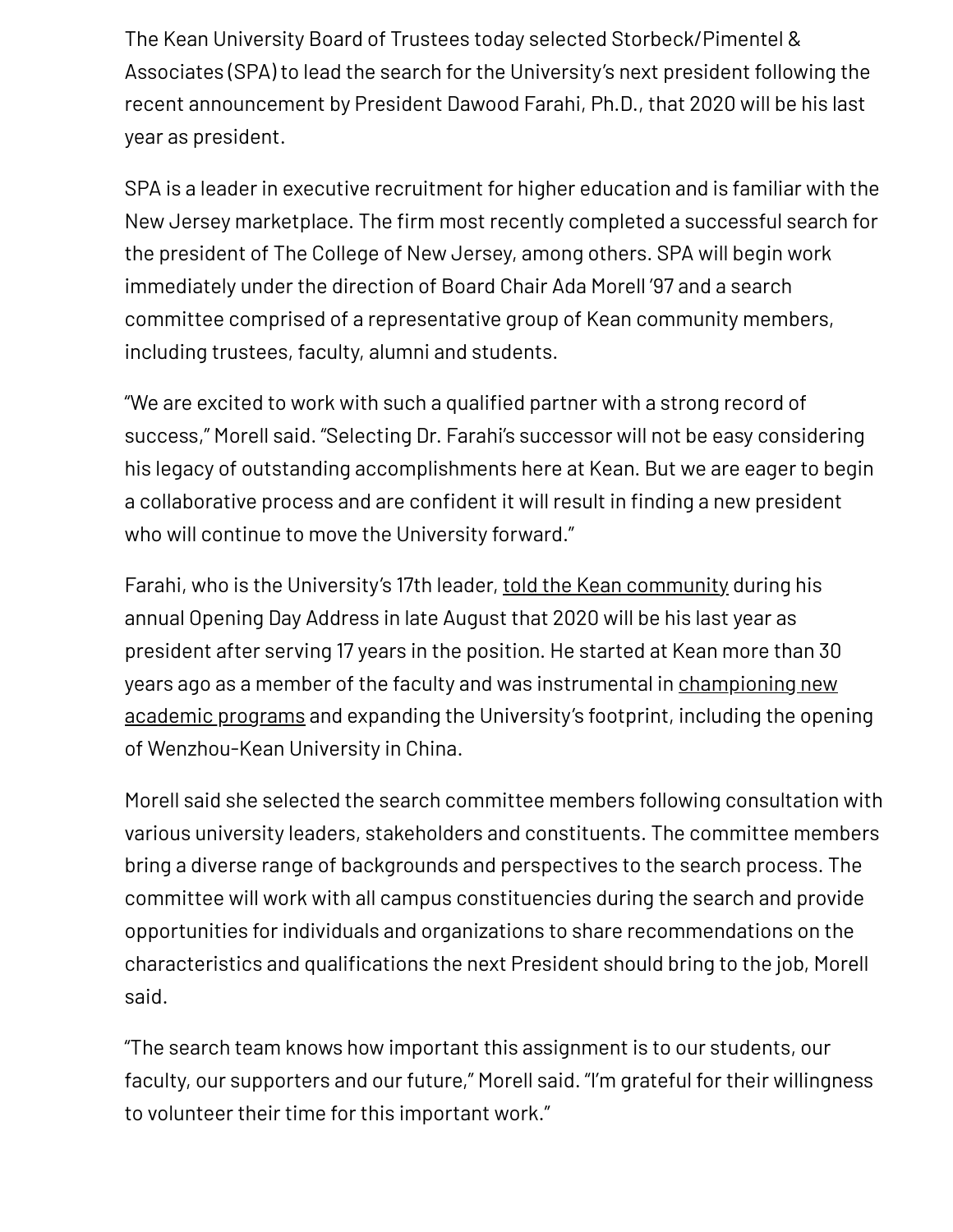The University has launched a Presidential Search section of Kean.edu to keep the Kean community informed about the search process. The site will be updated, as information becomes available, with details about the timeline as well as opportunities for members of the public to participate in the process.

"Now that our search firm is on board and the search committee is in place, we will begin the process in earnest," Morell said. "Kean is a truly amazing university; I have no doubt we will attract some of the best and brightest."

Chair Morell appointed the following individuals to serve on the 13-member committee that includes trustees, faculty, students, alumni and community leaders:

#### **Patricia Barksdale '95, CRPC — Vice President, Merrill Lynch**

Barksdale is a leading wealth management advisor with Merrill Lynch. She has worked in the financial services industry for 38 years, including the past 26 at Merrill. Barksdale graduated Kean with dual degrees in finance and economics. She remains connected to the University and its mission through mentorship programs with Kean students, philanthropy and also by having served as a member of the Kean University Foundation Board of Directors.

#### **Thomas J. Bistocchi, Ph.D. — Kean Trustee, Secretary of the Board**

Bistocchi served as superintendent of the Union County Vocational-Technical School District for nearly 10 years before retiring from the post in 2013. At UCVTS, he led the creation of five new high schools for Union County residents, including the creation of the Union County Magnet High School for Science, Mathematics and Technology, one of the highest performing schools in New Jersey. He also served as a member of the Board of Commissioners for the Middle States Association of Colleges and Schools and served in the role of chairman of the Board of Commissioners in 2011.

#### **Consuelo A. Bonillas, Ph.D — Professor, School of Health and Human Performance**

Bonillas teaches in the College of Education's School of Health and Human Performance, in addition to her recent assignment as coordinator for the Women's and Gender Studies program. She is an expert in sexual and reproductive health, adolescent pregnancy prevention and women and gender studies and has earned significant national and state grants for research in these fields.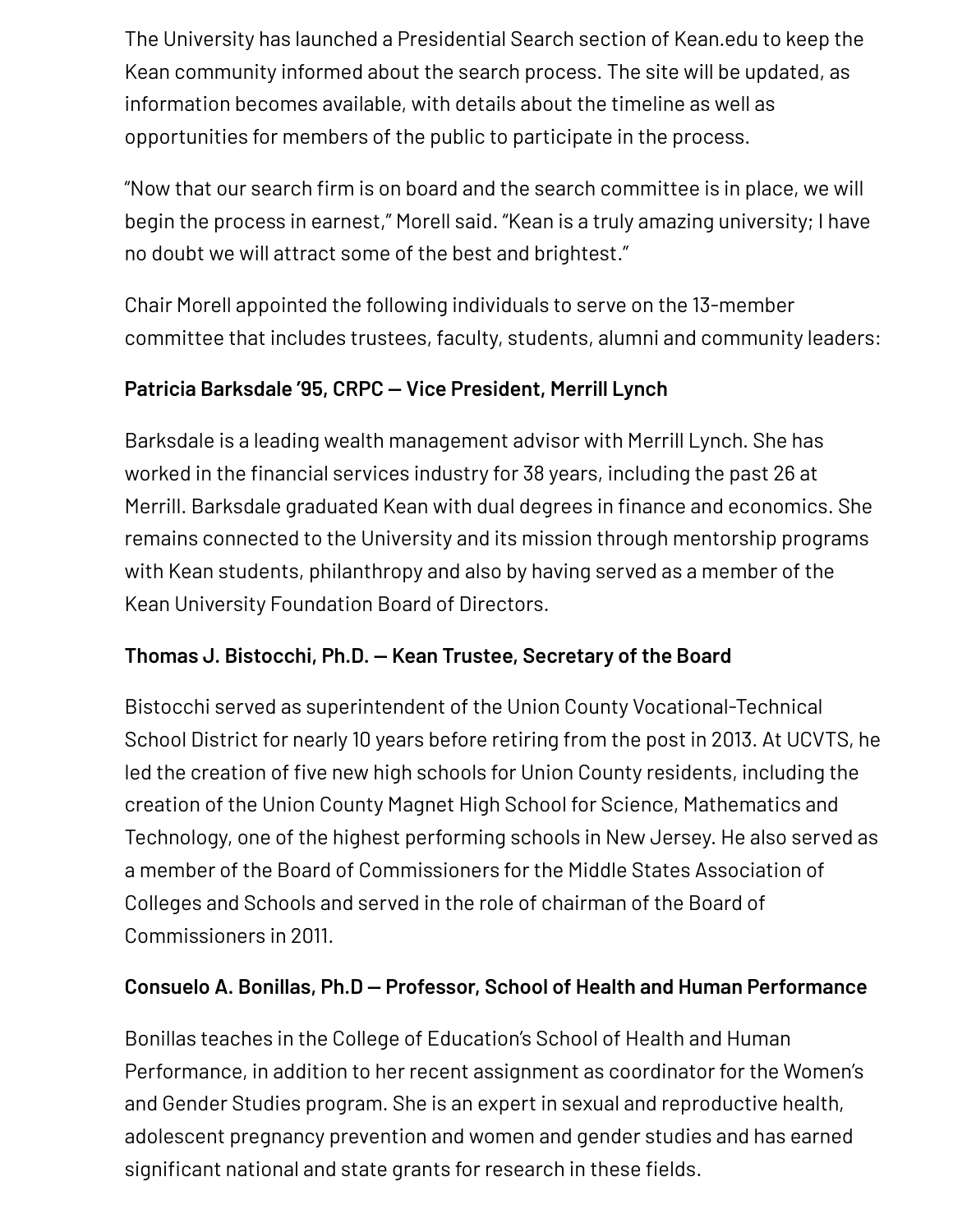#### **Michael D'Agostino — Kean Trustee, Vice Chair of the Board**

D'Agostino has served on the Board since June 2004, overseeing the University's extensive expansion and renovation in his role as chair of the Board's facilities and maintenance committee. He is a strong advocate of the labor community, having started his career working with the Carpenters Union Local 715 and working his way up to leadership roles in organized labor. D'Agostino lives in Union Township, Kean's host community, and is a lifelong resident of Union County.

#### **Kristin Failla '19, Graduate Student, Alumna**

Failla graduated from Kean with her Bachelor of Arts in sociology in May 2019, and is currently pursuing her master's degree in marriage and family therapy in the Nathan Weiss Graduate College. Failla was elected by Kean's undergraduate student body as the alternate student trustee to the Board of Trustees in 2017 and served as a voting member of the Board in the 2018-2019 academic year. She remains active with campus organizations as a graduate student, working with enrollment services as a graduate assistant and volunteering for projects with the Center for Leadership and Service.

#### **Steve Fastook, '07H — Kean Trustee, Chair of Kean University Foundation Board**

Fastook serves as a member of the Board of Trustees and chairs the Kean University Foundation's Board of Directors. He is an award-winning media production executive and currently works as Senior Vice President of Operations for CNBC, the world's leading business news entity owned by Comcast's NBC Universal Unit. In addition to serving on the University's leadership boards, Fastook works closely with academic programs to provide students with opportunities for internships and work study at CNBC.

#### **Abby Gallego '16, Kean Alumna**

Gallego, a resident of Elizabeth, is a 2016 graduate of Kean University with Bachelor of Arts degrees both in psychology and criminal justice. She currently works with CASA of Union County, training court-appointed special advocates for children who live in foster care. Gallego also has experience at Kean advocating on behalf of students as she served as student trustee during the 2015-2016 academic year.

#### **Dave Gibbons — Kean Trustee**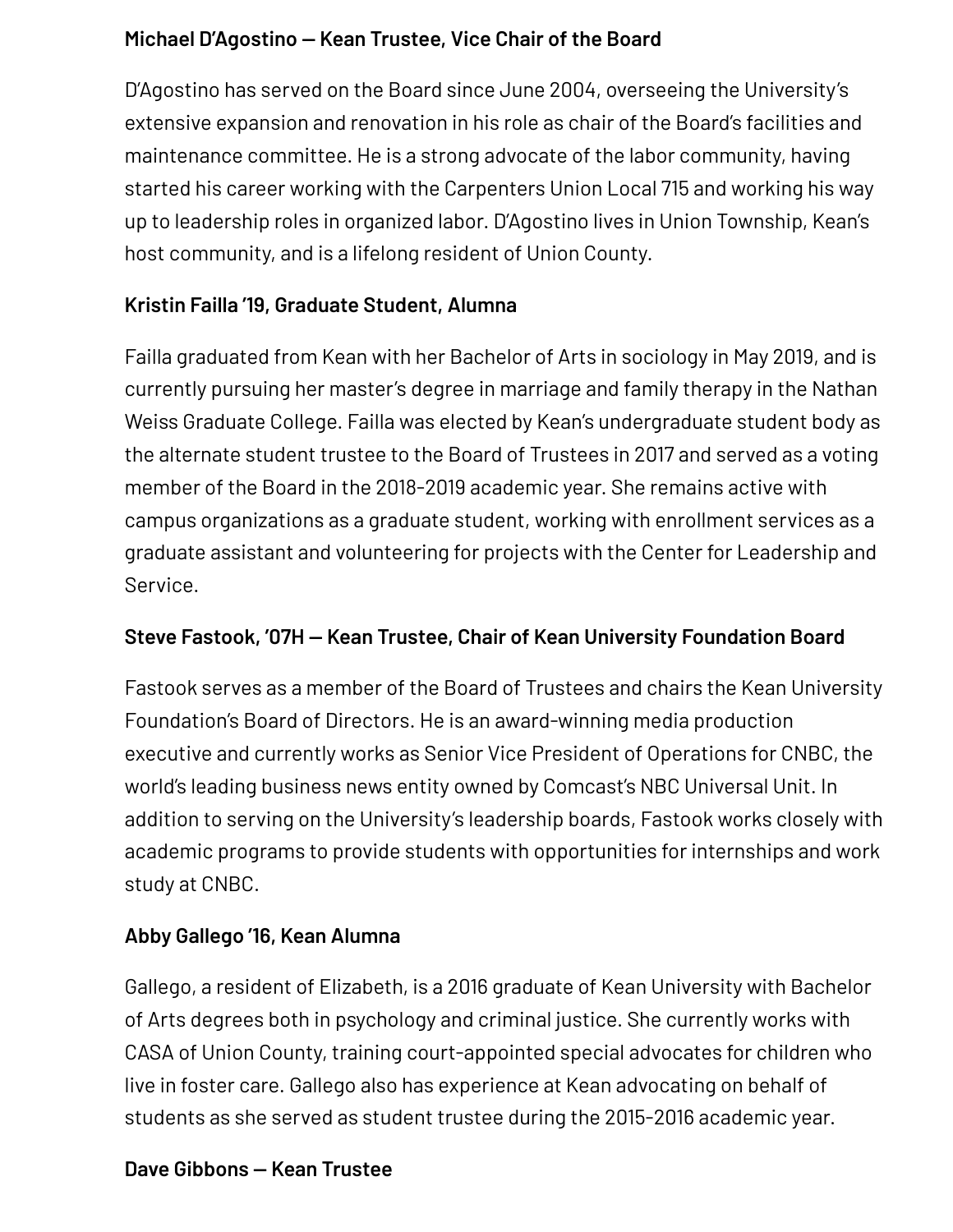Dave Gibbons serves as CEO of Elberon Development Group, a family commercial real estate business that owns and operates approximately 2 million square feet of commercial industrial space in northern New Jersey. He oversees all aspects of the company, including capital allocation, asset management, financial analysis, personnel and strategic planning, with a particular focus on acquisitions, construction and development. He and his family have been longtime benefactors of the University, supporting students through significant investments in both scholarships and campus development.

#### **Linda Lewis — Kean Trustee, Community Leader**

Lewis has served on the Board of Trustees since 2003, holding various leadership positions on the executive, academic policy, governance and student affairs committees. She is a guidance counselor at Elizabeth High School where she also serves as a member of the school-management team. Lewis, a Union Township resident, previously served the federal government in the U.S. Department of Education Office for Civil Rights where she was charged with supervising equalopportunity specialists and secretarial staff in the Post-Secondary Division.

## **Claire Mulry, OTD, OTR, CAPS — Assistant Professor, Department of Occupational Therapy**

Mulry has been a practicing occupational therapist for nearly 20 years. She joined the university as a tenure-track faculty member in January 2010 following several years of adjunct work with the department. She specializes in adult rehabilitation practice, aging in place, environmental modifications and acquired brain injury. Mulry is an active participant in both department and campuswide initiatives, having most recently completed a term as Chair of the University Senate, where she continues to serve as a senator.

#### **Ed Oatman '98 — Kean Trustee, Alumnus**

Oatman has more than 16 years of governmental experience and currently serves as Union County Manager. In this role, he is responsible for the day-to-day operations and budget of a 21-municipality government with approximately 2,800 full-time employees, serving more than 550,000 residents. He also is responsible for the implementation of the policies of the Union County Board of Chosen Freeholders.

#### **Deshawn Reed — Undergraduate Student**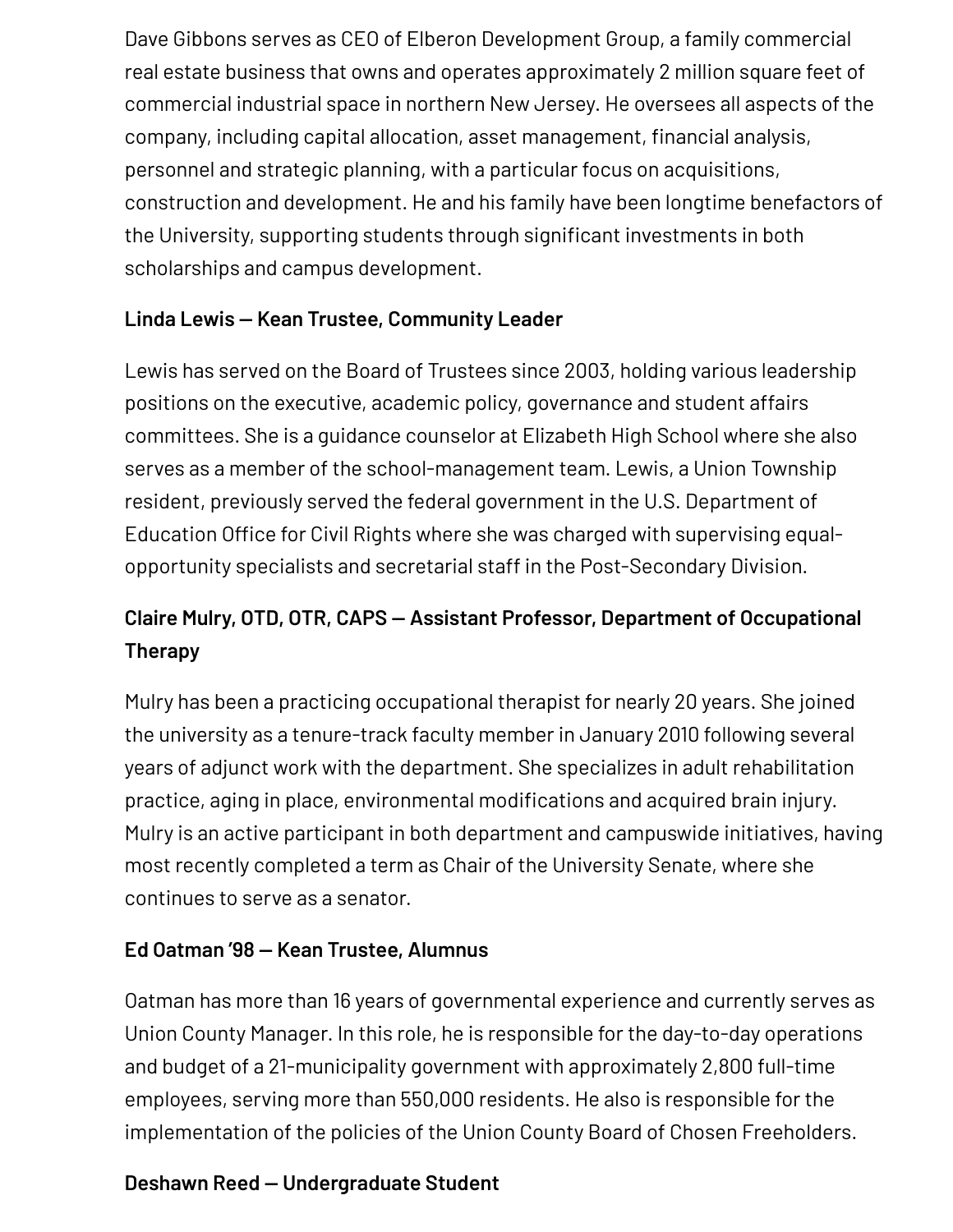Reed is a senior at Kean studying exercise science in the College of Education. He expects to graduate in May 2020 and wants to pursue a career as a strength and conditioning coordinator while simultaneously working on developing his culinary skills. Reed is a leader in the classroom and on the football field, where he plays as a defensive lineman, and is considered one of the team's most valuable players. He dreams of becoming an entrepreneur by expanding the small culinary business he owns with friends.

#### **John Turner '92, '97 MPA — CEO, Corporate Synergies Group**

Turner serves as CEO of one of the nation's leading employee benefits specialist firms and has an exceptional record of increasing growth through his focus on highimpact, service-driven strategies. Turner earned both his undergraduate and master's degrees at Kean University, along with an MBA from Regis University. He remains connected to the University and its mission through philanthropy and also has served on both the business college's advisory board and the Kean University Foundation Board of Directors.

Chair Morell has asked Fastook to chair the search committee.

The University will work with Storbeck/Pimentel on the development of a candidate profile and the recruitment of candidates via input from all campus constituencies. All faculty, staff, students and alumni, as well as members of the larger Kean community, will be invited to nominate candidates for this important position through the website. The list of candidates will be kept confidential throughout the process.

Please visit the website, www.kean.edu/presidential-search, for more information as the process continues and to stay informed on opportunities to participate in the process.

# Tagged

**Campus and Community**

# Nows